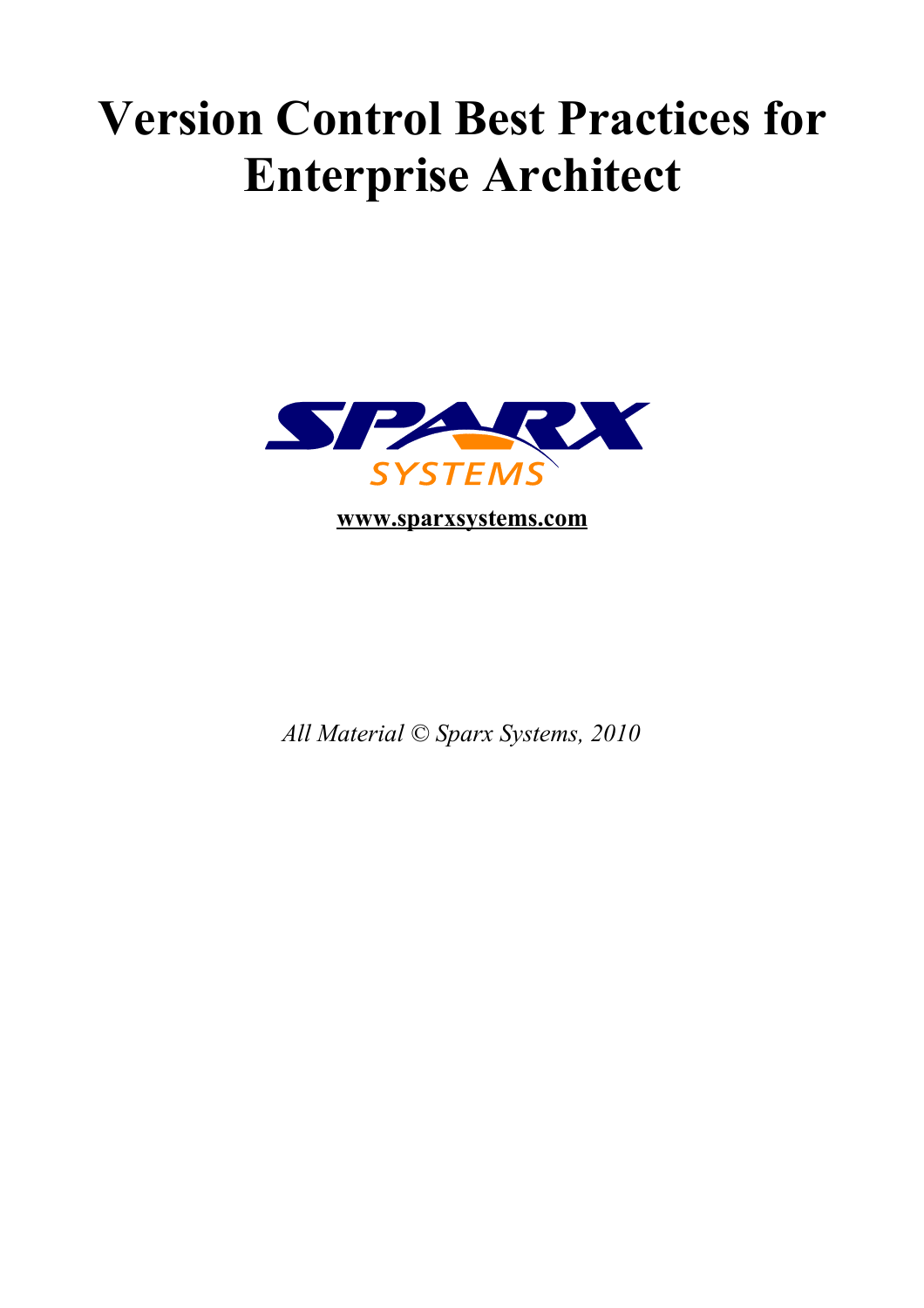## **Table of Contents**

| Introduction                                                                                       |     |
|----------------------------------------------------------------------------------------------------|-----|
|                                                                                                    |     |
|                                                                                                    |     |
|                                                                                                    |     |
| Scenario 1: Centralized Team.                                                                      |     |
|                                                                                                    |     |
|                                                                                                    |     |
|                                                                                                    |     |
|                                                                                                    |     |
|                                                                                                    |     |
|                                                                                                    |     |
|                                                                                                    |     |
| Scenario 3: Multiple Site Locations.                                                               | -15 |
| Appendix A: Enterprise Architect meta-data that is not stored in the Version Control Repository 16 |     |
|                                                                                                    |     |
|                                                                                                    |     |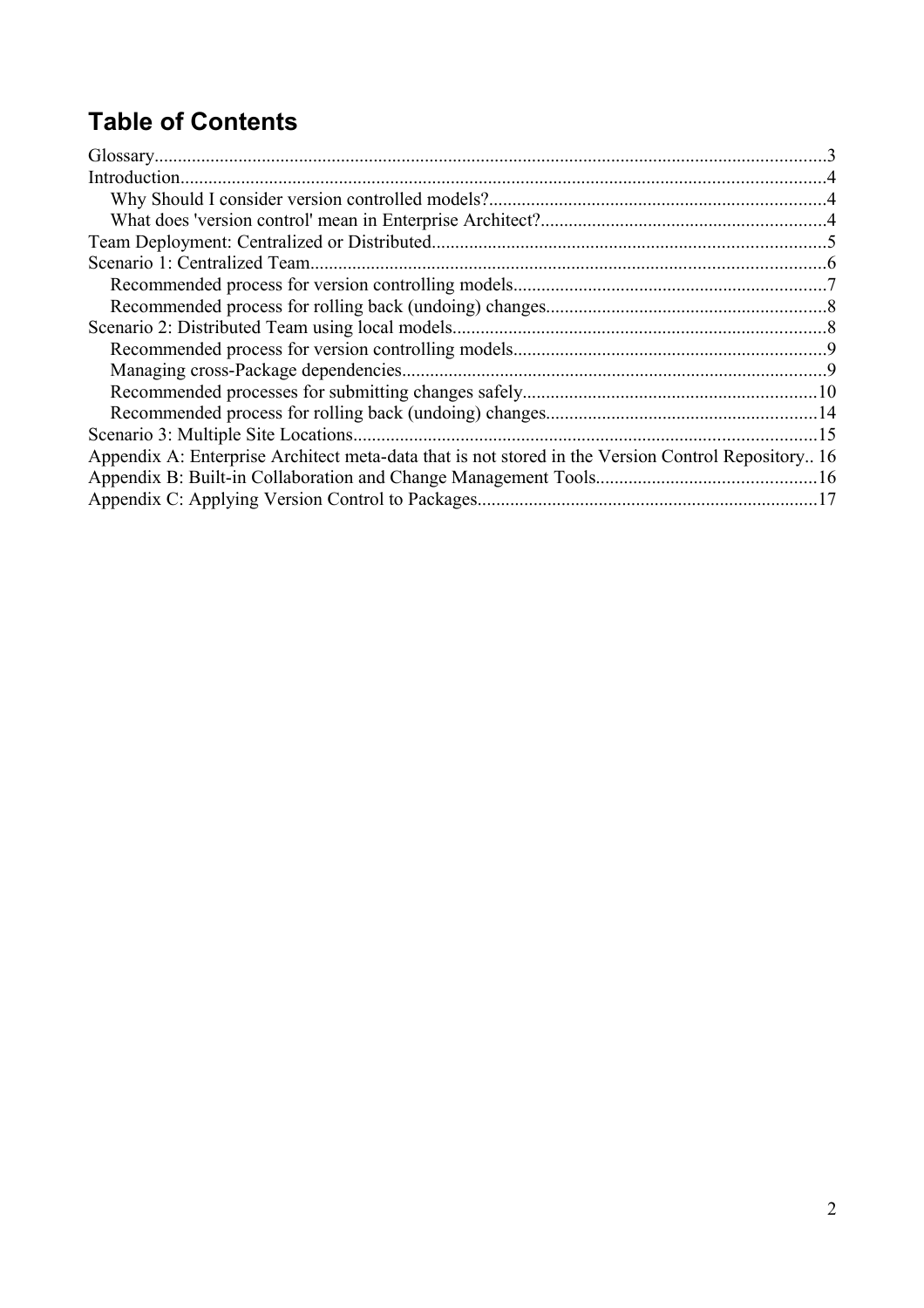### **Glossary**

**Baseline** (Model Baseline): In Enterprise Architect, a [Baseline](http://www.sparxsystems.com/uml_tool_guide/model_management/managingmodels.htm#base) refers to a snapshot of a Package at a particular point in time. The snapshot is stored in the Model Repository as compressed XMI and forms the basis of Enterprise Architect's Compare and Merge functionality.

**Check-in**: The process of submitting your changes to the Version Control Repository. In Enterprise Architect, you execute this command on a Package that you have checked out. This then updates the Version Control Repository with your changes and releases your editing lock on that Package.

**Check-out**: The process of retrieving the latest version of a file from the Version Control Repository. Executing this command from Enterprise Architect will overwrite the selected Package with the latest version and lock that Package for your exclusive editing.

**Commit**: Submit your changes to the Version Control Repository without releasing your editing lock on the related file(s). In Enterprise Architect, this is equivalent to executing the "Put Latest" command.

**DBMS**: Database Management System. Enterprise Architect [supports several relational DBMS](http://www.sparxsystems.com/resources/corporate/index.html#sql_scripts) products to host the Model Repository. A DBMS is commonly used when the Model Repository is accessed by several concurrent users.

**EAP**: Enterprise Architect Project. The abbreviation usually refers to the file-based Model Repository, hence 'EAP file.'

**Get Latest**: A command executed from within Enterprise Architect on a selected Package. Updates that Package with the latest information from the Version Control Repository, without performing a Check-out. **Get All Latest** updates all version controlled Packages in the project.

**Model Repository**: Enterprise Architect's storage mechanism for model information. If multiple users concurrently edit the same model, the repository is usually DBMS-based. In distributed team environments where concurrent model access is not possible, local EAP files are usually deployed instead.

Enterprise Architect can use your Version Control System to transfer information between the Model Repository and a Version Control Repository to propagate changes amongst team members.

**Package**: The primary organizational construct in Enterprise Architect models, roughly equivalent to a 'folder' in the file system. A Package may be a model's Root node, a View or a sub-Package.

**Put Latest**: A command executed from within Enterprise Architect on a selected Package that you have checked out. Updates the Version Control Repository with your changes to that Package, while retaining its 'Checked-out' status. (Equivalent to checking a Package in and immediately checking it back out again.)

**Version Control Configuration**: In Enterprise Architect, a Version Control Configuration records connection settings for the Version Control Repository and the path to your local Working Copy.

**Version Control Repository**: The storage mechanism used by the Version Control System to store revisions – specifically, model revisions.

**Version Control System**: The third-party product that manages revisions of your model data. Enterprise Architect supports several Version Control Systems (such as CVS, Subversion and SCC-compliant products) and provides the user interface needed to move data between the Model Repository and the Version Control Repository.

**Working Copy**: The set of files on your local machine that you have retrieved from the Version Control Repository. Enterprise Architect uses your working copy files to update the Model and Version Control Repositories.

**XMI**: XML Meta-data Interchange. An open standard file format that enables the interchange of model information between tools. Enterprise Architect uses this file format to serialize a Package's model information to facilitate storage in the Version Control Repository. When you apply version control to a Package in Enterprise Architect, one XMI file is created for that Package (and its contained elements) and added to the Version Control Repository.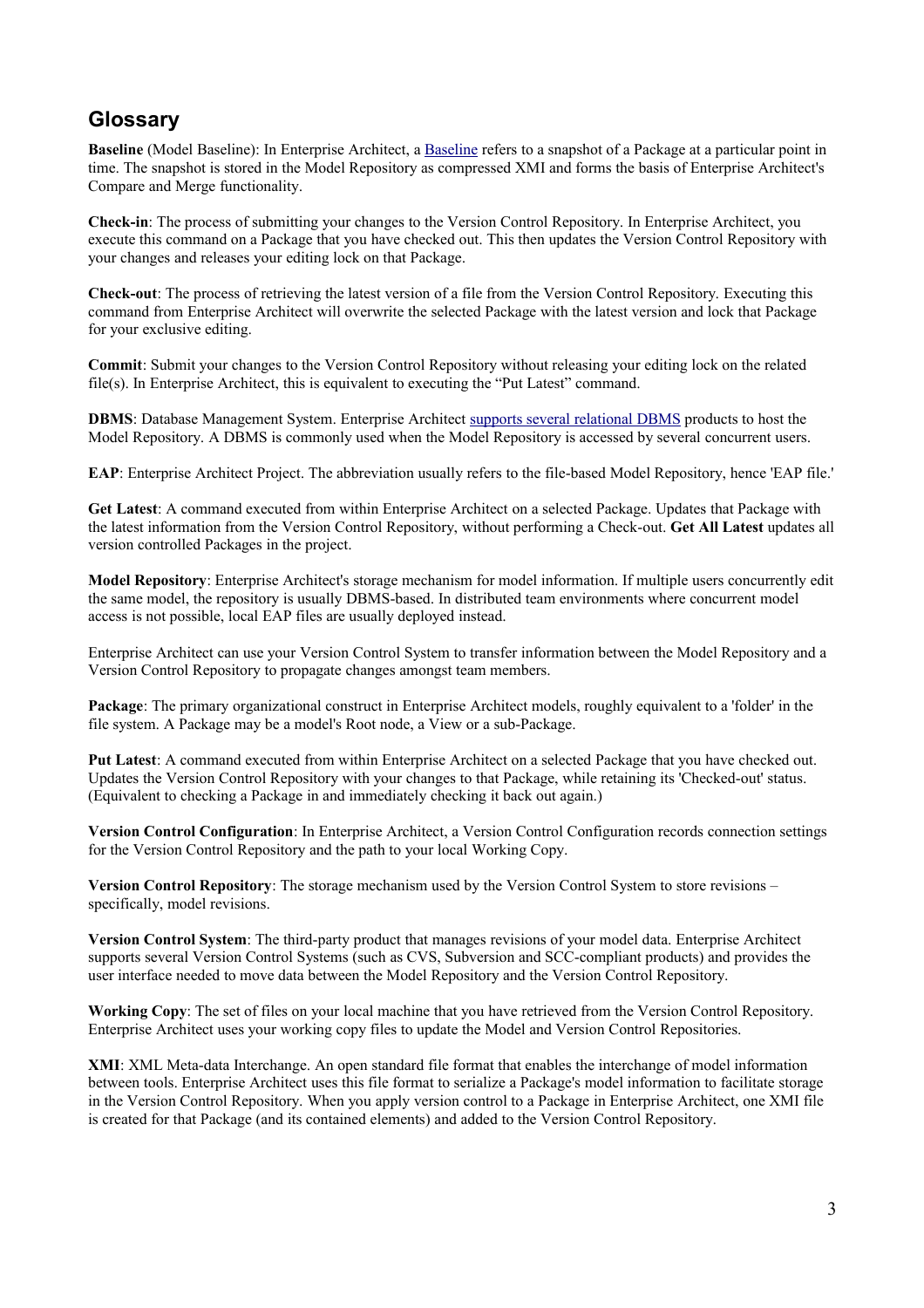## **Introduction**

This document explains how version control concepts apply to Sparx Systems Enterprise Architect and suggests best practices for establishing version control in shared and distributed modeling environments. The information presented here is intended for Enterprise Architect users who:

- Want to know whether applying version control to their model could be beneficial and what alternatives are available or;
- Require best practice advice for specific Enterprise Architect deployment scenarios or;
- Already have experience with version controlled models and wish to improve how these are managed.

### *Why Should I consider version controlled models?*

In general, benefits of using version control systems include: increasing the potential for parallel and distributed work, improved ability to track and merge changes over time and automating management of revision history. Following are some specific benefits that can be realized by applying version control to a modeling environment. These are most relevant when models are shared by multiple editors, who may also be geographically dispersed:

- Supports globally distributed model editing by providing a convenient and effective way of replicating models.
- Facilitates collaboration across multiple projects through re-use of common model data.
- Improves performance for widely dispersed teams over slow networks by allowing local storage of models, with global propagation of changes only.
- Promotes orderly changes over chaotic changes and helps to minimize disruptions by separating "work in progress" from "finished" work.
- Helps automate communication within a team by coordinating 'edit' access to controlled information, thereby preventing accidental modification.
- Helps maintain successive revisions of work-to-date with the ability to "undo" changes that are not required, "roll back" to the last "good" version to undo a mistake, or recover from accidental deletions or changes.
- Maintains a work history and audit trail of changes to a model, helping to answer 'Who changed what and when?'

### *What does 'version control' mean in Enterprise Architect?*

Enterprise Architect applies version control to Packages within a model. A Package is the primary organizational construct for UML models. Any Package may have version control applied to it - whether it is the model's Root node, a View or a sub-Package (see [Figure 1\)](#page-3-0).

Enterprise Architect supports two primary ways of version controlling Packages in a model:

1. **Model Baselines**: This built-in capability, stores point-in-time snapshots of a Package in the model repository itself. The Model Baselines concept also forms the basis of Enterprise Architect's 'compare and merge' facility.

<span id="page-3-0"></span>

*Figure 1: Version Control at the Root, View, Package or Sub-Package*

When deciding on approaches to version control,

strong consideration should be given to the use of Model Baselines, especially where the need is essentially to maintain a revision history for purposes of comparison, merge and roll-back.

2. **Version Control Integration**: Enterprise Architect supports integration with third-party version control systems, allowing users to store Package revisions in their preferred tool. Version control tools supported by Enterprise Architect include Subversion, CVS, Microsoft's TFS and SCC compatible tools, such as Accurev and Visual Source Safe.

For large, distributed teams it is often necessary to use such a dedicated version control system to manage broad-scale replication and sharing of model data.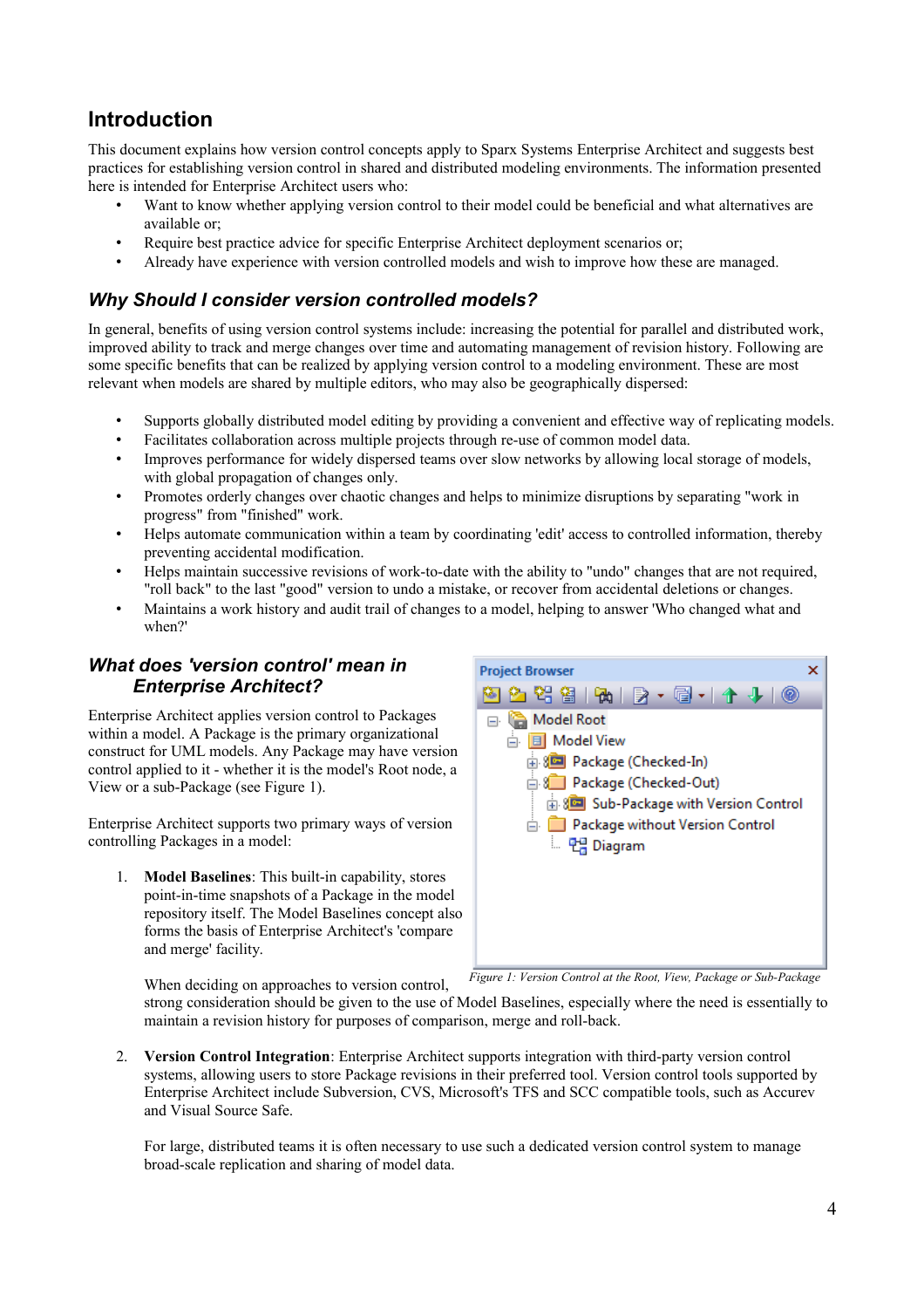This document focuses on the latter approach – achieving version control with third-party integrated tools. Readers who are interested in related change management features and simple alternatives, should refer to [Appendix B: Built-in](#page-15-0) [Collaboration and Change Management Tools](#page-15-0)

[Figure 2](#page-4-0) provides a high-level schematic of the relationship between Enterprise Architect and the external version control system. Note that versions are stored and retrieved as XMI files. XMI is used to serialize Package information to create a point-in-time snapshot. Enterprise Architect enforces that only a single user edits a given Package at once. This approach represents a "Lock-Modify-Unlock" solution, which helps to avoid revision conflicts – especially useful as XMI files are considered binary artifacts that cannot be merged directly via the Version Control System.



<span id="page-4-0"></span>*Figure 2: Enterprise Architect exchanges model data with the version control systems using XMI files*

The rest of this document is designed to help you identify your deployment scenario for Enterprise Architect and to suggest suitable version control approaches. For each approach, we also highlight specific challenges that need to be addressed. Instead of providing detailed "how-to" steps for setting up your version control system with Enterprise Architect, we provide relevant references to the [Enterprise Architect User Guide](http://www.sparxsystems.com/uml_tool_guide) for further information.

## **Team Deployment: Centralized or Distributed**

The primary consideration in deciding which approach to take in version controlling your model is how the model editors, or authors, are distributed:

- *Is each member of the team in the same central location and connected via a high-speed network?*
- *Are the editors likely to work remotely and independently, perhaps disconnected from a shared network for extended periods of time?*
- *Are there several key locations across the globe where the model will be shared and edited?*

Answers to these questions will determine how the Enterprise Architect model itself is shared<sup>[1](#page-4-1)</sup> and consequently how version control is applied. In the following sections we describe how to apply version control in some common scenarios. Listed below are the scenarios we will consider in detail:

- 1. **Centralized Team:** All editors are connected via a high-speed network and can therefore share the same physical model hosted in a Database Management System (DBMS).
- 2. **Distributed Team:** Editors are rarely connected to the same network. They may have to contribute to the model offline, and therefore require a local copy of the model on their own machine.
- 3. **Multiple Site Locations:** Several geographically dispersed sites contribute to the same model. There is no high-speed connection between sites. Teams at each site share access to a local copy of the model.

Note: Future updates to this whitepaper will also address the concept of distributing 'model libraries' – models that serve as self-contained components to be reused across several projects by any number of 'consumers'.

<span id="page-4-1"></span><sup>1</sup>The white paper [Deployment of Enterprise Architect](http://www.sparxsystems.com/downloads/whitepapers/EA_Deployment.pdf) addresses how to deploy the modeling tool itself in various team-based scenarios.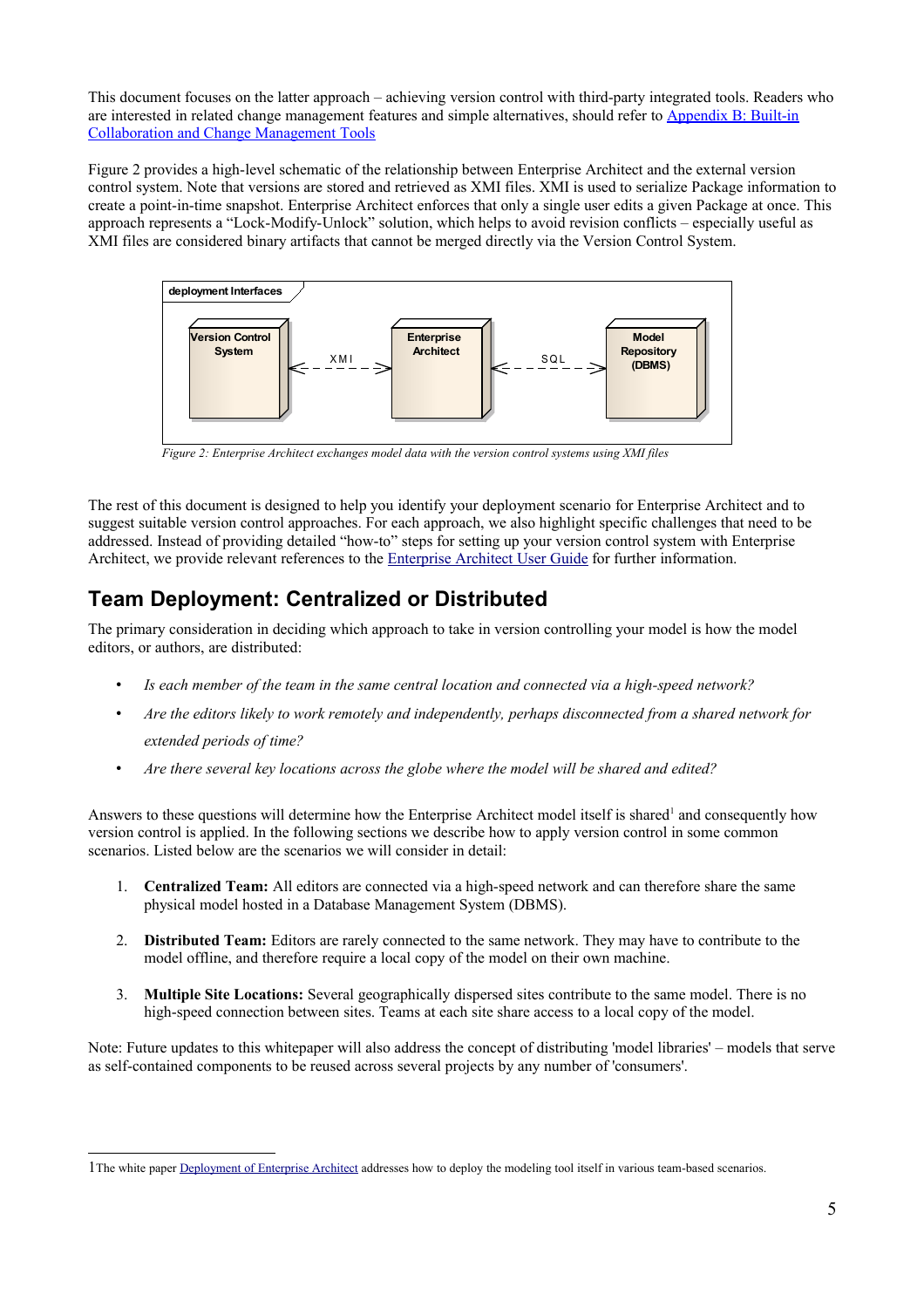## <span id="page-5-0"></span>**Scenario 1: Centralized Team**

In this scenario, we have the benefit of all team members being connected by high-speed network infrastructure. If our team exceeds 5 members who concurrently access the model, we can no longer safely access a single EAP file located on a network share. Instead, it is recommended to use a dedicated DBMS to host our model. The advantage of using a shared DBMS in this situation (as opposed to local copies of the model) is that all team members view and edit the current-state model, without the need for a separate synchronization process required to "get the latest."



*Figure 3: A Centralized Team connects to a common DBMS to edit the model*

Therefore, the role of the version control repository in this situation is not to provide a mechanism for distributing model information – a function that is already achieved by the DBMS. Instead, the version control repository helps to manage revisions and allow for roll-back of changes.

Following are some common questions that arise when administering version control in such a scenario:

- At what level of granularity do I apply version control Model level, Package or sub-Package level etc?
- How do I stop one team member from overwriting the work of another?
- If someone makes a mistake, how can the previous state of the Package be safely restored?

Answers to these questions are provided in the following Recommended Processes and Best Practices.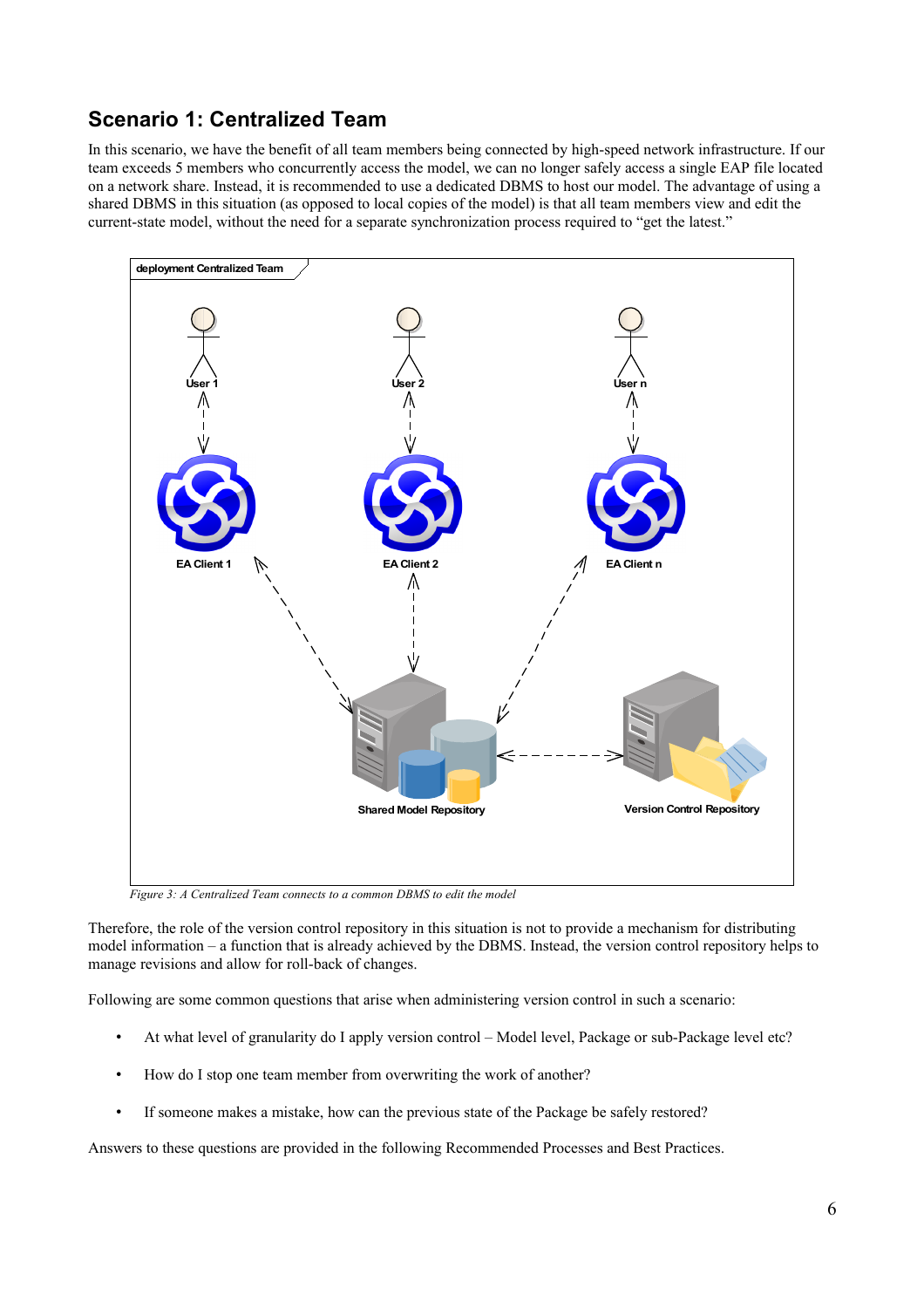### *Recommended process for version controlling models*

### **1. Setup a DBMS repository:**

- (a) Establish a dedicated [DBMS server supported by Enterprise Architect](http://www.sparxsystems.com/resources/corporate/index.html#sql_scripts) and accessible to all team members.
- (b) Run the [SQL scripts](http://www.sparxsystems.com/resources/corporate/#sql_scripts) for Enterprise Architect's database schema and then transfer any existing starter models. (Detailed instructions for using the scripts are available from the above link).
- (c) Optionally, enable [User Security](http://www.sparxsystems.com/uml_tool_guide/uml_model_management/usersecurity.html) on the Enterprise Architect model. This allows you to control who has access to particular features of Enterprise Architect in this model.

### **2. Setup a version control repository:**

- (a) Install the server component of your preferred, [supported Version Control application,](http://www.sparxsystems.com/uml_tool_guide/uml_model_management/versioncontrol.html) and ensure team members have the appropriate client software installed.
- (b) Create a version control repository with an empty project that will be used for Enterprise Architect.

### **3. Setup version control clients:**

- (a) Use a client machine to check-out a working copy of the empty project into a local folder.
- (b) In Enterprise Architect, define a version control configuration, which accesses the working copy files. The [process for defining a version control configuration](http://www.sparxsystems.com/uml_tool_guide/uml_model_management/versioncontrolsetup.html) varies according to your version control system. Each user that subsequently accesses the DBMS model repository for the first time will be prompted to configure their local version control settings. They will reuse the configuration you have established for this model and specify the path to their own working copy files and version control client executable.

### **4. Control Packages:**

(a) In Enterprise Architect, apply version control to individual Packages. Refer to [Appendix C](#page-16-0) for details.

After implementing the above setup procedure, users will checkout Packages in Enterprise Architect under their version control user account. The check-out process invoked within Enterprise Architect locks the Package for exclusive editing by that user.

In this scenario, there is generally no need to perform the "Get All Latest" or "Get Latest" because the model repository always contains the latest model information. (The stored revisions in the Version Control Repository originated from the model repository.)

*Best Practice 1:* In a Centralized Team model, apply version control to all Packages in the model hierarchy, which includes sub-Packages and Root nodes, to maximize potential for parallel work.

*Best Practice 2:* Use Enterprise Architect's role-based (user) security to restrict functionality through user and group permissions and to enable Work flow scripting. For example, you might establish a security group that has permission to administer version controlled Packages, enabling such permissions as 'Configure Version Control' and 'Configure Packages'.

By selectively adding administrative users into a group, you can better manage which Packages are added to (or removed from) version control, according to your guidelines. Furthermore you can restrict which users can checkout Packages by removing the 'Use Version Control' permission, hence restricting users to read-only access of version controlled Packages. You can also use your version control system's access permissions on specific folders to restrict read/write access of Packages stored in those folders.

### *Note: It is not recommended to use role-based security as a means of applying user and group locks to version controlled Packages. Package-level locking is already achieved via the version control system.*

*Best Practice 3:* It is useful to periodically archive the entire shared model, both for back-up purposes and to allow viewing the model when disconnected from the network. You can achieve this via Enterprise Architect's capability to [transfer a DBMS project to EAP](http://www.sparxsystems.com/uml_tool_guide/model_management/datatransfer2.htm) format (use the DBMS to .EAP option). This model transfer should be done in addition to your standard DBMS back-up procedure, not as a substitute.

*Best Practice 4:* Always include meaningful comments when checking-in a Package (Enterprise Architect prompts you to add a comment via your version control system's check-in procedure.) A high-level comment that meaningfully describes the nature of your changes is helpful when later reviewing the change history. Such comments are also useful indicators of the last 'good' state, should you need to restore a Package to a prior revision in the case of error.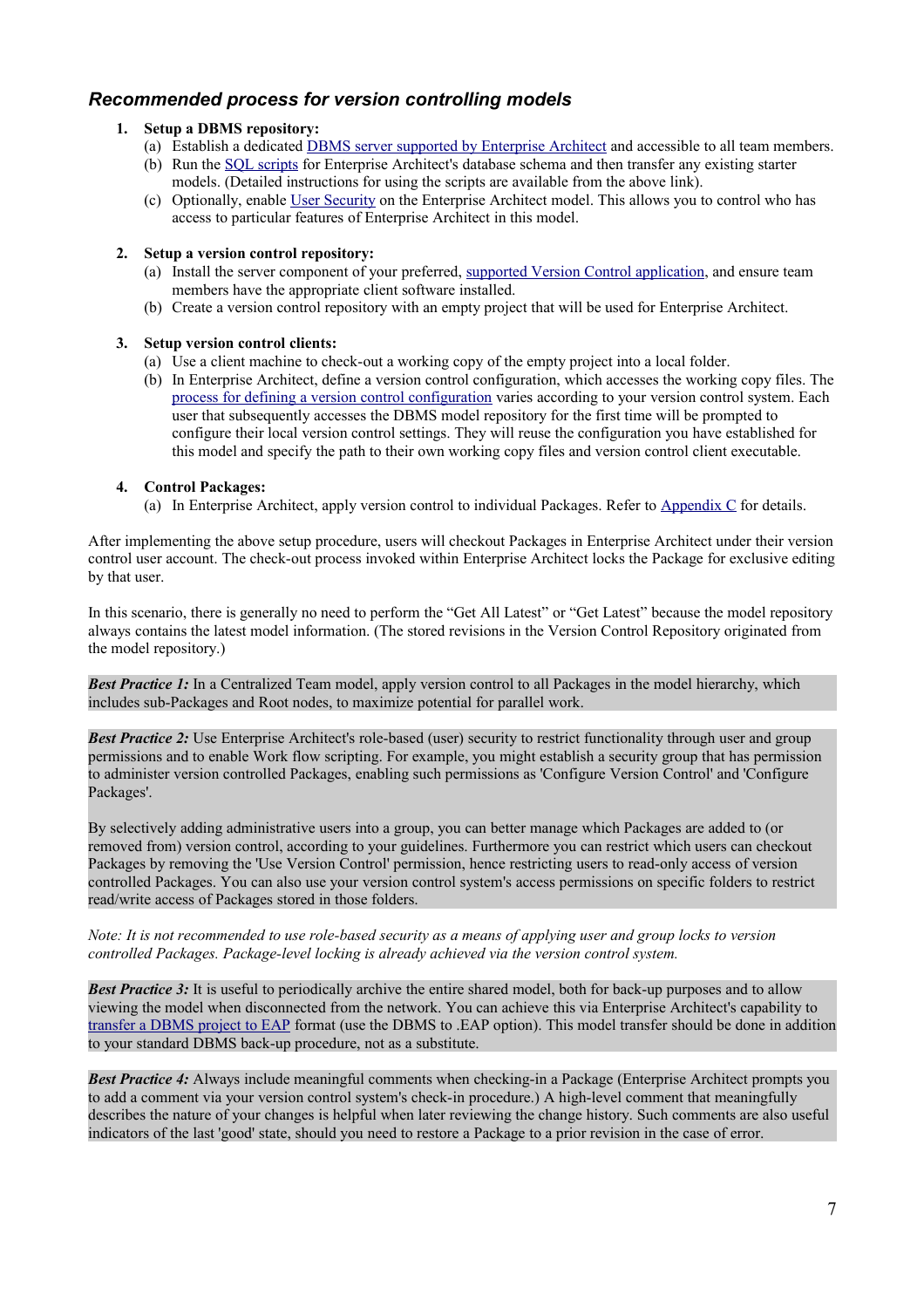### <span id="page-7-0"></span>*Recommended process for rolling back (undoing) changes*

- 1. Retrieve a prior revision the last known 'good' state of the Package from version control. Use the Package's File History in Enterprise Architect to select the particular revision and import it into the model.
- 2. [Create a Baseline](http://www.sparxsystems.com/uml_tool_guide/model_management/creatingbaselines.htm) of the retrieved Package.
- 3. Check-out the Package in the model. This unlocks the Package for editing, but in doing so, retrieves and imports the 'head revision' of the Package from Version Control.
- 4. Using the Baseline created earlier, 'Restore to Baseline'.
- 5. Check-in the (restored) Package.
- 6. Optionally, delete the baseline created in step 2.

## <span id="page-7-1"></span>**Scenario 2: Distributed Team using local models**

In this scenario we have multiple individuals editing the model, but without being connected via a shared Model Repository. Instead, each editor maintains a local copy of the model as an EAP file and periodically updates their copy from a shared Version Control Repository. This approach facilitates broad-scale replication of the model without the need for administering a DBMS.



*Figure 4: A Distributed Team updates local EAP files from a common version control repository*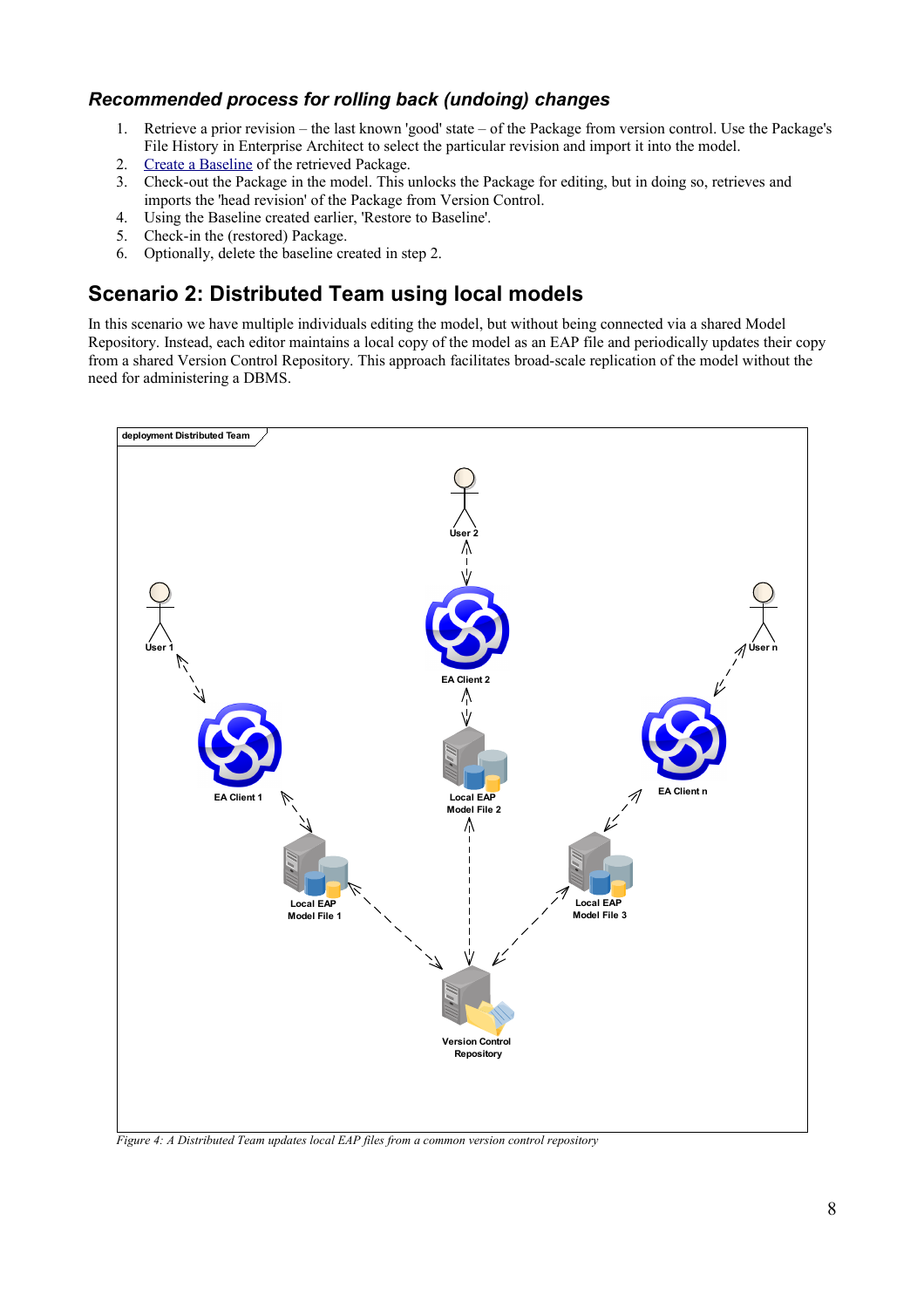### *Recommended process for version controlling models*

- **1. Set up an initial version controlled Enterprise Architect model:**
	- a) Create a version control repository.
	- b) Using your version control system, create an entry in your version control repository that will be used to store your Enterprise Architect Package files.
	- c) Create a working copy in a local folder (for example, in CVS and Subversion this requires checking-out the entry created in the previous step).
	- d) Have one user create an Enterprise Architect project (EAP) file and define a version control configuration. The configuration provides access to the working copy files within Enterprise Architect.
	- e) In Enterprise Architect, apply version control to individual Packages. Refer to [Appendix C](#page-16-0) for details.
- **2. Distribute the model to the rest of the team:**
	- a) Once the model is created with version control applied, distribute the EAP file to the rest of the team.
	- b) Every team member that will access the version controlled Packages from Enterprise Architect must create a working copy as in step 1c.
	- c) As team members subsequently open the model for the first time, they will be prompted by Enterprise Architect to complete the definition for all version control configurations that are used by the model. This entails simply specifying the path to the local working copy files and saving the definition.
	- d) The model is now connected to version control and ready for use.

*Best Practice 5:* As with a Centralized Team, you can maximize parallel work by applying version control to all Packages in the model hierarchy, including sub-Packages and Root nodes. If you have carefully managed cross-Package dependencies (described in the following section) this is still appropriate. In a distributed environment, this approach has an additional performance benefit, as each user will transfer smaller XMI files between the version control and model repositories when committing and retrieving the latest changes.

The editing process can be simplified, however, by reducing the dependencies between *version controlled Packages.* To achieve this, you may decide not to apply version control to lower levels in the model hierarchy. There is a trade-off between reducing the potential for missing cross-Package dependencies and performance and parallel work.

*Best Practice 6:* Assign one team member as a 'Model Manager', responsible for maintaining a 'master' EAP file. This EAP file will not be used for day-to-day work. Rather its purpose is to provide a starting point for new team members. The copy of the model received by the new team member should not contain any Packages already marked as checked out to another user. The master EAP file should be updated from the version control repository using the 'Get All Latest' command in Enterprise Architect and any new top-level Packages created must be added to the model using the 'Get Package' command. Define a process for alerting the Model Manager of any new Packages added to version control.

By using copies of a 'master' EAP file and allowing Enterprise Architect to prompt the user to complete definitions for required version control configurations, you ensure consistent spelling of configuration IDs across each copy.

**Best Practice 7:** In a distributed team environment, where team members edit local EAP files, there is no automatic update of Enterprise Architect's role-based security information, as it is not stored in the version control repository. Therefore, it is not recommended to apply role-based security in this scenario.

### *Managing cross-Package dependencies*

As Packages can be controlled independently of each other, you can split a model (intentionally or otherwise) such that an element at one end of a relationship is not present in the particular copy of the model you are editing. This may be intended to restrict the scope of model information required by an editor of the model. Such a scenario however, can lead to potential loss of model information. Consider the model sample shown in [Figure 5.](#page-8-0)

Classes **Parent** and **Child** are defined in separately version controlled Packages and have an inheritance relationship between them. **Child** is defined in **Package A**, whereas **Parent** is defined in **Package B**. This scenario demonstrates one example of a *cross-Package dependency* between version controlled Packages.

| class Inheritance A-B |                   |
|-----------------------|-------------------|
| Package B<br>+ Parent | Package B::Parent |
| Package A<br>+ Child  | Package A:: Child |

<span id="page-8-0"></span>*Figure 5: Parent and Child defined in separate Packages*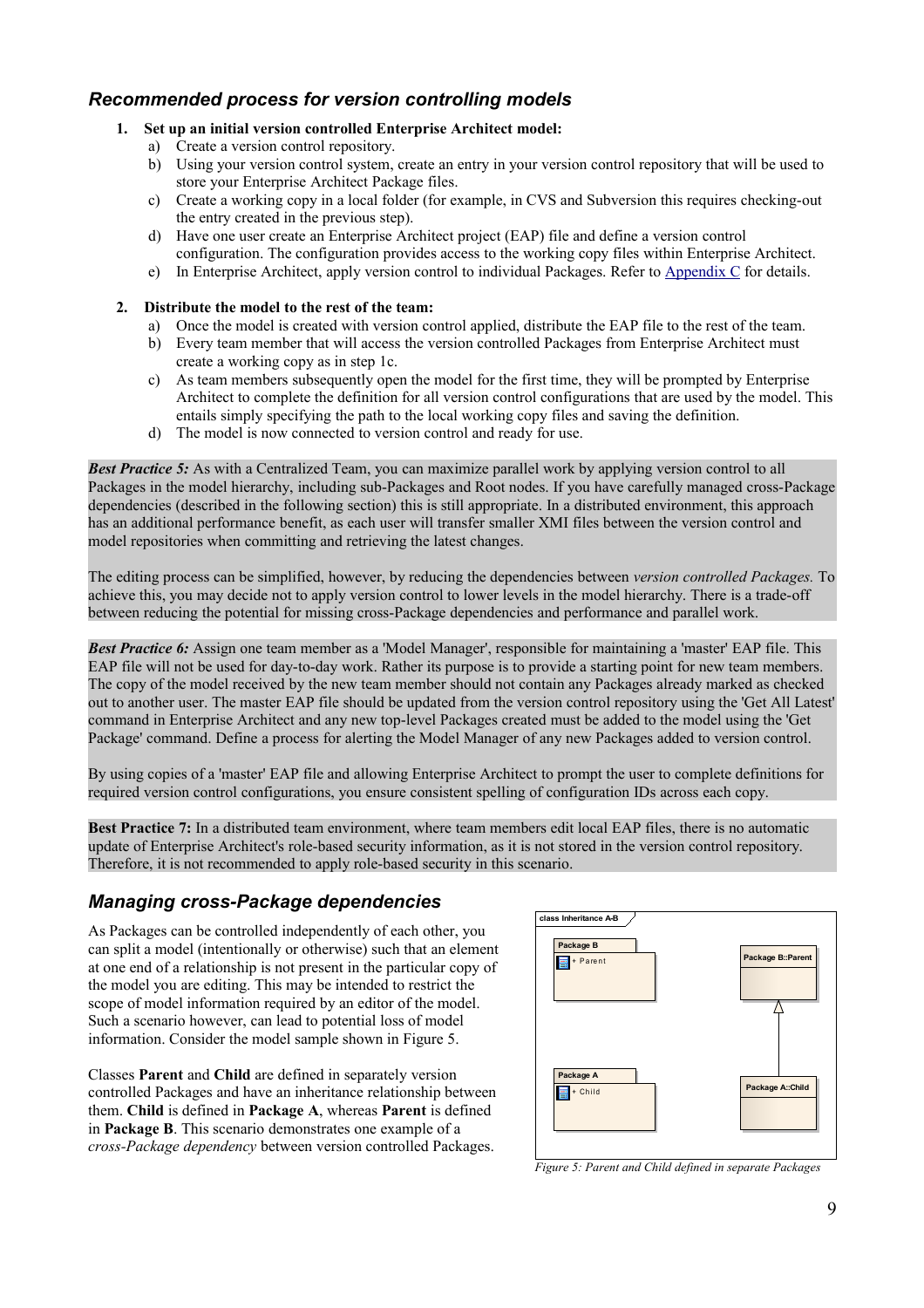The model hierarchy is shown in Enterprise Architect's Project Browser in [Figure 6.](#page-9-0)



*Figure 6: Related Packages independently version controlled*

<span id="page-9-0"></span>When both Packages exist in the model, the implicit dependency between Packages A and B is satisfied via the connected elements. Conversely, if we had only one of the Packages in our local model, the dependency is broken – one of the required elements would be missing. The immediate result would be that any diagrams referring to the relationship would be incomplete. Furthermore, if we checked out the Package to our incomplete model and committed a new revision, the resulting XMI would not include the relationship, thereby semantically altering the model.

In any non-trivial project, you will almost certainly model dependencies between version controlled Packages. So far, we have considered only one scenario where this occurs. In the subsections to follow, we consider other specific modeling situations that involve cross-Package dependencies and the recommended processes for safe editing.

*Best Practice 8:* Plan your Package dependencies in advance and maintain the known set of dependencies. This can be achieved using UML Package diagrams and explicitly modeling UML Dependency relationships between them. Maintain the Package diagrams in a copy of your 'master' EAP file, where all Packages are guaranteed to be available. Define modeling conventions and guidelines that prevent modelers introducing unplanned dependencies.

Enterprise Architect has built-in tools that help you identify how a given element relates to other elements in the model. Examples include the [Traceability Window,](http://www.sparxsystems.com/uml_tool_guide/modeling_tool_features/hierarchy.htm) the [Relationships Window](http://www.sparxsystems.com/uml_tool_guide/modeling_tool_features/linktab.htm) and the [Relationship Matrix.](http://www.sparxsystems.com/uml_tool_guide/modeling/elementrelationshipmatrix.htm) You may also benefit from scripts such as the [Package Dependency script](http://community.sparxsystems.com/resources/scripts/visualization-package-dependencies) provided via the Sparx Systems Enterprise Architect Community site, which helps you automatically create dependency diagrams.

*Best Practice 9:* Always work on the complete model. Much of the complexity associated with cross-Package dependencies can be avoided simply by ensuring your local EAP file contains a copy of the entire model, rather than a partial model. By starting with a copy of the 'master' EAP file, and regularly executing the "Get All Latest" command, you minimize the risk of submitting changes with missing dependencies. *It is strongly recommended that you run 'Get All Latest' prior to checking out any Package.*

### *Recommended processes for submitting changes safely*

The following scenarios describe situations where updates to the model affect multiple version controlled Packages because of a dependency between them. The dependency may be explicit, such as a UML Inheritance relationship, or implicit, such as referring to a Classifier from a separately version controlled Package to specify an Attribute's type.

### **Modeling connectors between two version controlled Packages**

Assume that we have two independently version controlled Packages, A and B, as modeled in Figures [5](#page-8-0) and [6.](#page-9-0) Now assume we wish to perform the following editing operations between elements in the two Packages:

- 1. Create a connector from an element in Package A to Package B
- 2. Change the connector's target element to a different element
- 3. Reverse the connector's direction, change the connector's type and model bi-directionality
- 4. Delete the connector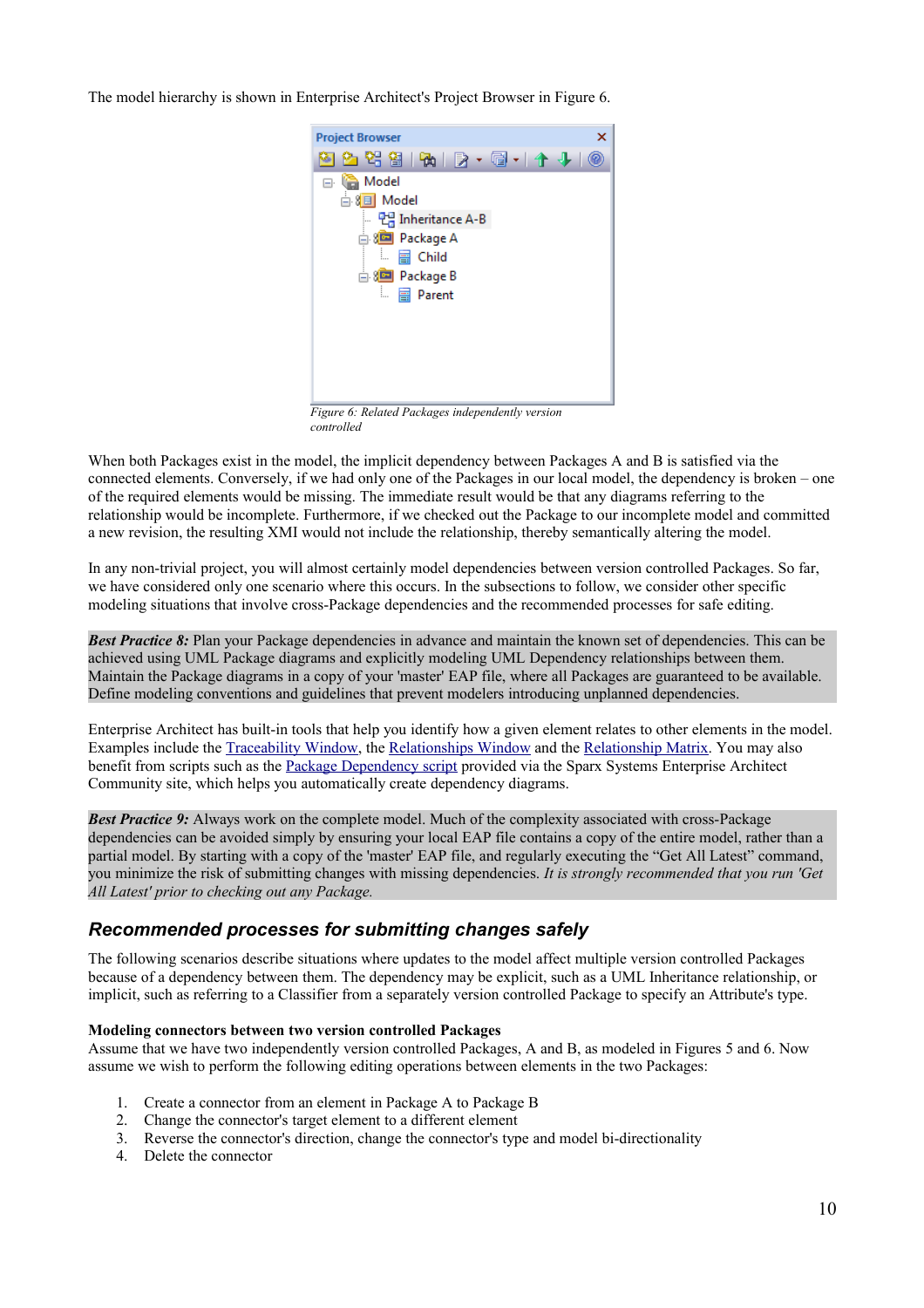For each of the above model edits, we define a recommended process for updating the corresponding Packages. Using the recommended process will help to ensure all other model editors can receive our updates correctly. That is, the edits we see in our local copy of the model, get reflected in the corresponding XMI files used to update all other models connected to the same version control repository.

### *1. Create a connector from an element in Package A to Package B*

We want to model the situation illustrated in Figure [7.](#page-10-2) We can consider that class **Child** effectively 'owns' this relationship, as the inheritance does not semantically alter **Parent**. So we need only check-out **Package A** to make the change.

The process for creating any such uni-directional connector is as follows:

- i. Use "Get All Latest" to ensure you have the whole model (Best Practice 9)
- ii. Check-out Package A
- iii. Create the relationship
- iv. Check-in Package A

Note: If you create the relationship using a diagram in another Package, it would also need to be checked-out and checked-in along with Package A.

### *2. Change the connector's target element to a different element*

This edit is essentially identical to our previous edit because we do not semantically alter either the original target element or the new target element by re-routing the connector. So we can apply the same process, replacing step 3 with the change of target element.

# **class Inheritance A-B Package B::Parent** / \ **Package A::Child**

<span id="page-10-2"></span><span id="page-10-0"></span>*Figure 7: Create Connector*

### *3. Reverse the connector's direction, change the connector's type and model bi-directionality*

If we now wish to edit the same model to make the sequence of changes illustrated by Figures  $8 - 10$ , we are making a change that semantically alters elements both in Package A and Package B. Therefore, we need to check-out both Packages to make the change and subsequently check-in both Packages to ensure the XMI files in the version control repository reflect our updated model.



<span id="page-10-1"></span>The recommended process for effecting these changes is as follows:

- i. Use "Get All Latest" to ensure you have the whole model (Best Practice 9)
- ii. Check-out Package A and Package B
- iii. Modify the relationship
- iv. Check-in Package A and Package B using "Check-in Branch" (Best Practice 10)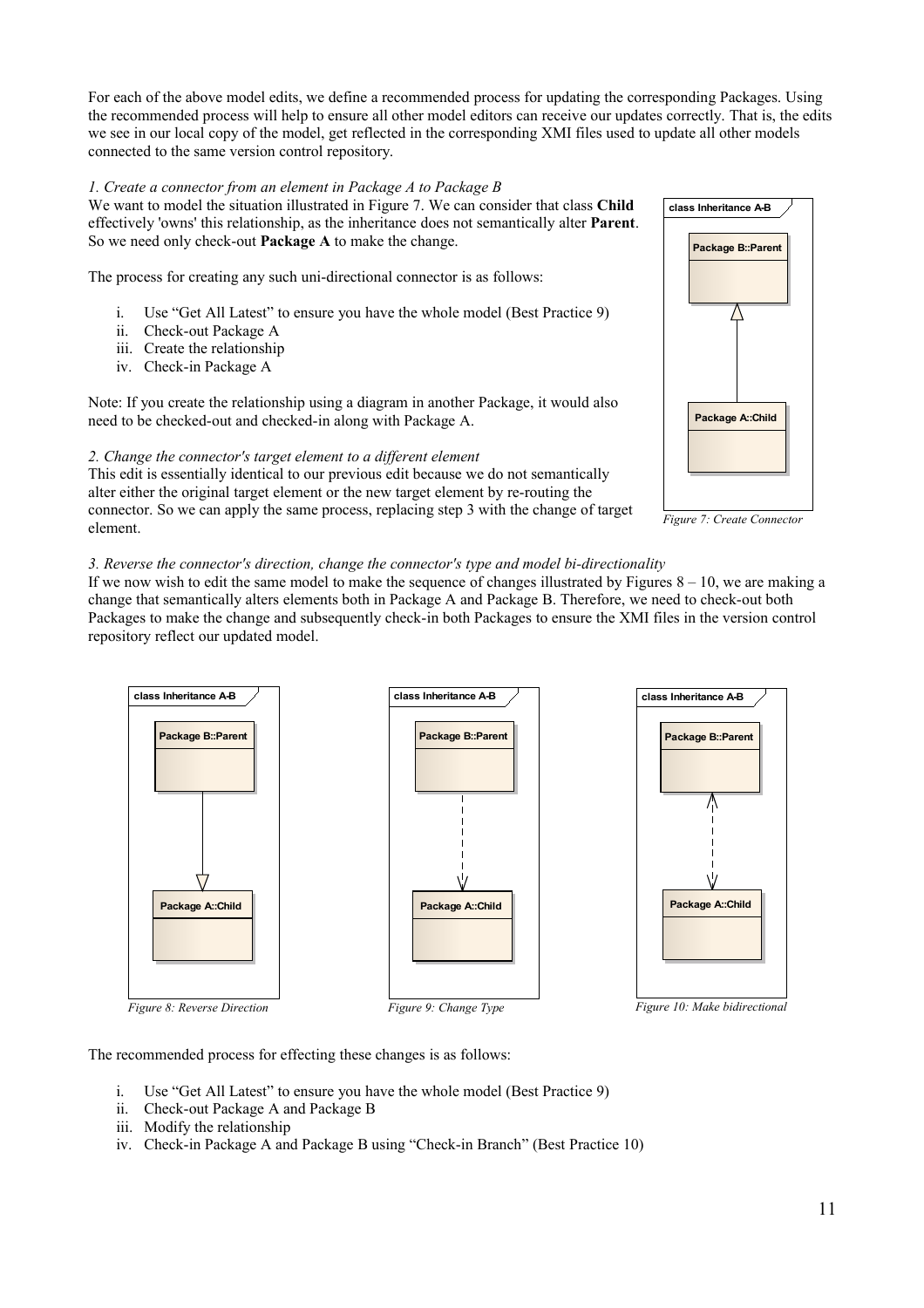### *4. Delete the connector*

Now assume we have our connector in its original state as modeled in Figure [7](#page-10-2) and we wish to delete the connector. Currently, Enterprise Architect requires that we use the same process as above – ie. Checking-out both Packages. Although we do not semantically alter the Parent class by removing the inheritance relationship, information about the connector is stored in both Package's XMI. To ensure the connector is not later restored via the XMI for Package B (for example by running "Get Latest"), we must update both Packages.

*Best Practice 10:* 'Atomic Commits'. When checking-in a self-contained change that affects multiple Packages, use Enterprise Architect's 'Check-in Branch' command. This command allows you to commit all affected Packages at the same time – thus preventing other editors from checking out only part of your update and potentially losing related changes. It also allows you to use the same check-in comment for all Packages and to logically group the change set.

*Best Practice 11:* Commit small, self-contained changes regularly. If you keep several Packages checked-out over an extended period of time, you are likely to make numerous unrelated changes, increase the number of cross-Package dependencies affected by your changes and increase the complexity associated with rolling back changes.

### **Modeling classifier references between two version controlled Packages**

Again, assume that we have two independently version controlled Packages, A and B. Assume that Package A has an element X, and Package B contains an element Y. Now we wish to model a reference from element X to element Y as a classifier. Examples of modeling situations where this occurs include:

- Specifying the type of attribute in element X
- Specifying the return type or parameter types of an operation in element X
- Specifying the classifier for element  $X$ , where  $X$  is an instance (or UML Object)



*Figure 11: Class X refers to Class Y as a classifier for attribute and operation parameter types. Class Y is defined in a separately version controlled Package, Package B.*

In these situations, we are again modeling a cross-Package dependency even though there is no explicit relationship being drawn between the elements. The recommended process for creating or updating these 'implicit' dependencies is:

- i. Use "Get All Latest" to ensure you have the whole model (Best Practice 9)
- ii. Check-out Package A and Package B
- iii. Add, update or delete the classifier reference(s)
- iv. Check-in Package A and Package B using "Check-in Branch" (Best Practice 10)

Given that we are not semantically altering Package B or its elements by setting classifier references in another Package, it is reasonable to ask: What is the need for checking-out Package B at all? In short, the XMI for both Packages contains the classifier reference information. If we only updated XMI for one Package (via the checkout/check-in process), there would be conflicting information between the respective XMI files. When subsequently executing a "Get All Latest" command, whichever Package is updated second will overwrite classifier information in the first Package.

It is useful, however, to have the classifier information in both XMI files. Consider, for example, populating a model from scratch. If we import Package A into an empty model first, Package B (and its classifier Y) do not yet exist, hence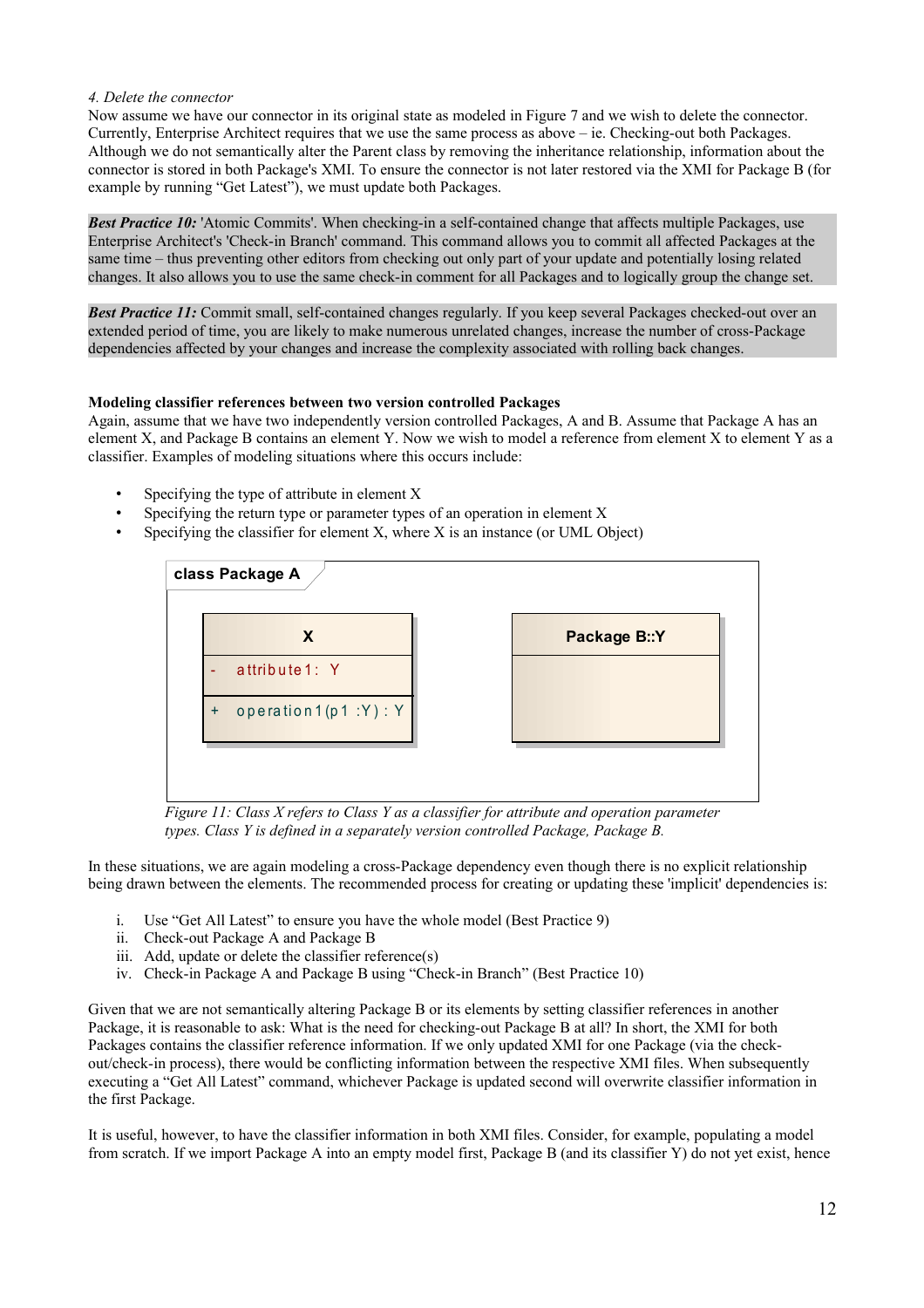the reference from element X to Y would be lost. Only by including the dependent references to Y in Package B's XMI do we resolve such 'dangling references' on subsequent import of Package B.

Note: Future releases of Enterprise Architect will obviate the need for checking out both the 'dependent' Package (Package A) and the 'target' Package (Package B), by rescanning the appropriate XMI files following 'Get All Latest'.

### **Moving an element between two version controlled Packages**

Now assume we need to swap element X out of Package A, into Package B. In this case, we are clearly affecting the semantic model of both Packages. The update process is as follows:

- i. Use "Get All Latest" to ensure you have the whole model (Best Practice 9)
- ii. Check-out Package A and Package B (required by Enterprise Architect to allow the move)
- iii. Move the Element X from Package A to Package B
- iv. Check-in Package A and Package B using "Check-in Branch" (Best Practice 10)

| <b>Project Browser</b>                                                         | × |
|--------------------------------------------------------------------------------|---|
| $2$ 2 2 3 4 $\mathbb{R}$ . B $\cdot$ 5 $\cdot$ 1 $\mathbb{A}$ + 1 $\odot$<br>∾ |   |
| Model<br>$\Box$                                                                |   |
| 白8 <mark>⊡</mark> Model                                                        |   |
| <b>E</b> 8 <sup>1</sup> Package A                                              |   |
| 冒 X<br>i<br>Package B<br><b>EXID</b>                                           |   |
| └ ■ Y                                                                          |   |
|                                                                                |   |
|                                                                                |   |
|                                                                                |   |
|                                                                                |   |
|                                                                                |   |
|                                                                                |   |

*Figure 12: Moving an element semantically alters both Packages. Therefore we must check-out each Package.*

#### **A note on Sequence and Communication Diagrams**

When creating sequence models, it is common practice to separate the classifiers, such as class elements in the 'Domain Model' or Actors in the 'Use Case' model, into different Packages from the sequence diagrams that use these elements. This is reasonable as it helps to better organize the model. An example model hierarchy is shown in [Figure 13.](#page-12-0)

<span id="page-12-0"></span>

*Figure 13: Use of 'Sequence Diagrams' Package*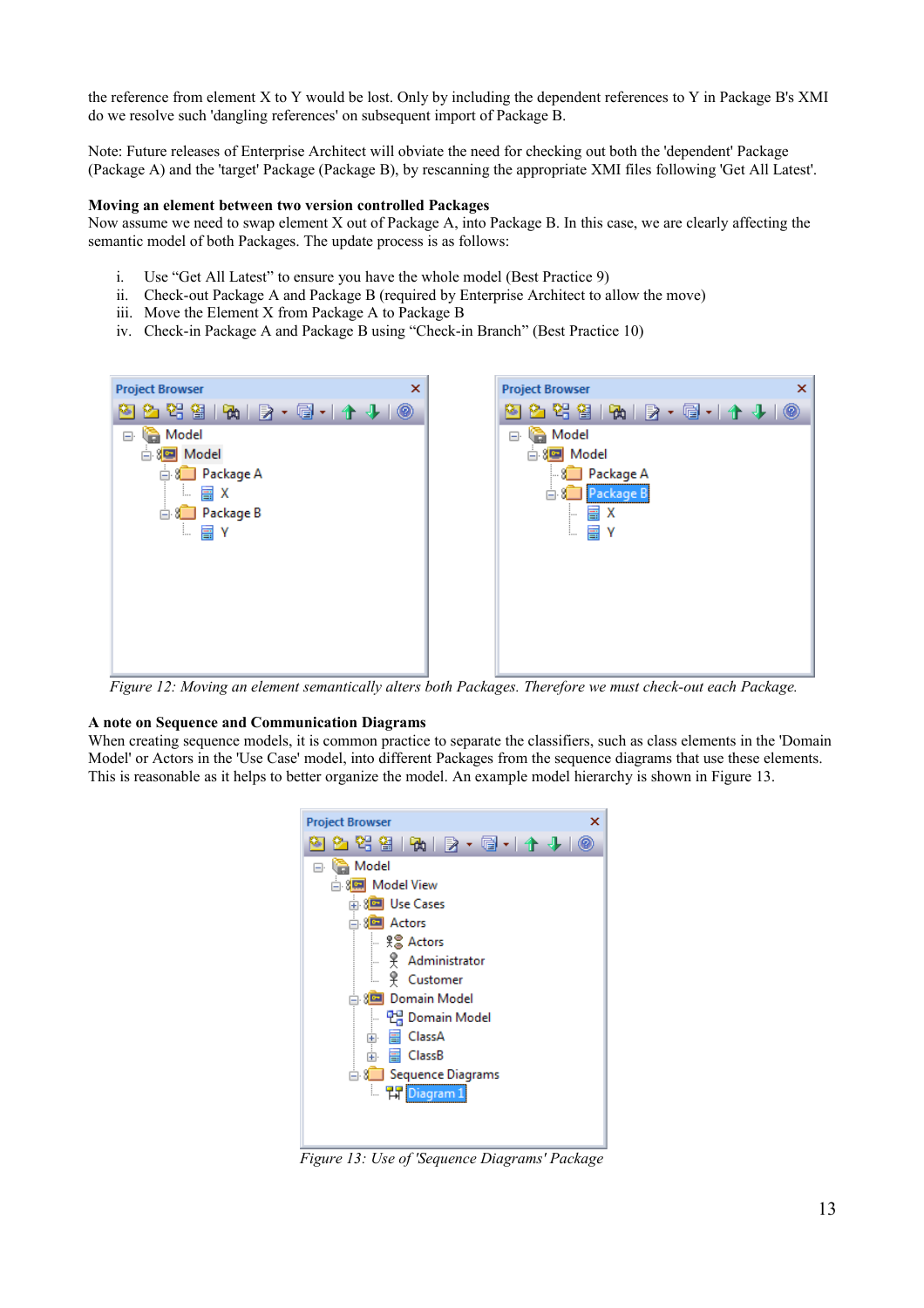When using classifiers from these external Packages however, it is best to create instances from them on sequence diagrams. This is both semantically correct from a UML modeling perspective and also prevents potential loss of connector information on the diagram when round-tripping Packages via version control check-in/check-out. Sequence and communication diagram messages are only exported in the XMI for the Package that contains the diagram. If your instance elements and diagrams are in the same Package, all connector information is preserved during subsequent imports. [Figure 14](#page-13-0) illustrates the recommended modeling approach for a sequence diagram built from the above model.



<span id="page-13-0"></span>*Figure 14: Using instances to reference classifiers is semantically correct and helps to preserve model integrity*

*Best Practice 12:* When creating sequence and communication diagrams, use instances that refer to classifiers. (Do not use classifier elements directly). This is semantically correct and by keeping instance elements and diagrams in the same Package, ensures that messages are preserved during check-in and check-out.

### *Recommended process for rolling back (undoing) changes*

Rolling back changes (or undoing mistakes) requires the same [process described for Centralized Teams.](#page-7-0)

By way of a review, we list below the *Best Practices* introduced in this section in abbreviated form:

*Best Practice 5:* Apply version control to lower-level Packages to increase potential for parallel work. Balance this with the corresponding increased potential for dependencies between version controlled Packages.

*Best Practice 6:* Assign a 'Model Manager' responsible for maintaining a 'master' EAP file.

*Best Practice 7:* When using local EAP files to replicate the model, do not apply role-based security.

*Best Practice 8:* Plan your Package dependencies in advance and maintain the known set of dependencies.

*Best Practice 9:* Always work on the complete model. Use 'Get All Latest' prior to checking out any Package.

*Best Practice 10:* 'Atomic Commits'. When checking-in a change that affects multiple Packages, use 'Check-in Branch'.

*Best Practice 11:* Commit small, self-contained changes regularly.

*Best Practice 12:* On sequence and communication diagrams, use instances that refer to classifiers, thus keeping the instances and diagrams in the same Package.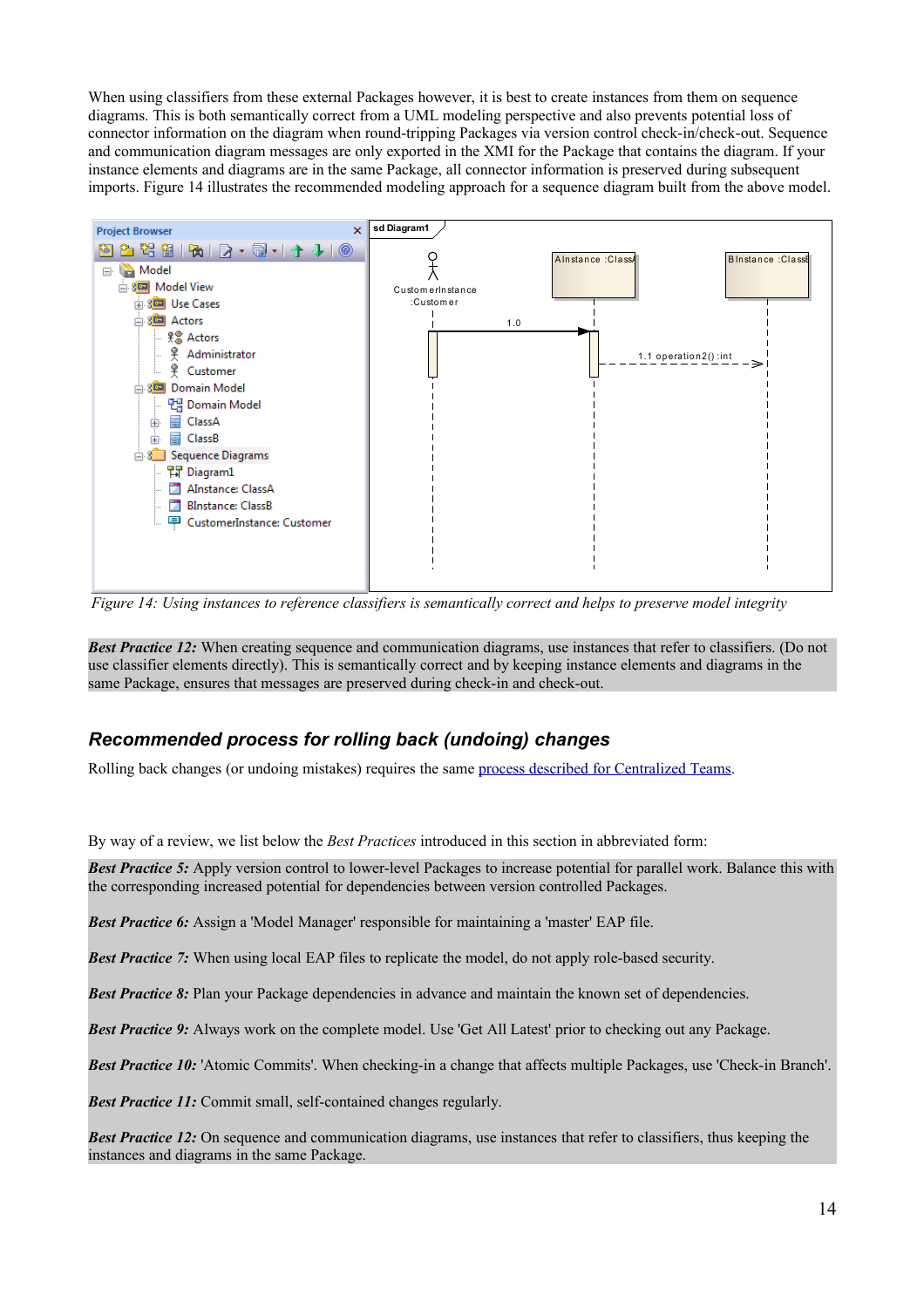## **Scenario 3: Multiple Site Locations**

It is becoming increasingly common for large corporations to share model information across multiple, geographically dispersed development sites. The challenge then is to keep each site updated with the latest model information. While DBMS-level replication between sites may be possible using synchronization tools, leveraging version controlled Packages provides a simple, effective alternative. The situation represents a combination of the deployments defined in Scenarios 1 and 2. Each site may still benefit from a model repository hosted on a local DBMS, or EAP files may be used by individual editors, as shown in [Figure 15.](#page-14-0)



<span id="page-14-0"></span>*Figure 15: The Version Control Repository can facilitate replication of models across multiple development sites*

In multiple site deployments, each shared model repository (described in [Scenario 1\)](#page-5-0) assumes a role that is similar to a local repository (described in [Scenario 2\)](#page-7-1). The same processes for setting up model repositories in this scenario apply as described in Scenarios 1 and 2 for shared (DBMS) models and local EAP files respectively. The management of cross-Package dependencies also follow the best practices described in Scenario 2.

Consideration must also be given to managing Enterprise Architect's Reference Data so that common project definitions can be shared across each site. [Appendix A](#page-15-1) discusses Reference Data in more detail.

Enterprise Architect provides a convenient mechanism for transferring entire model repositories between sites (including Reference Data) via the 'Project Transfer' feature. For example, you can transfer the model created in the DBMS at site 1, to an EAP file and distribute that file to other sites. These sites can then use the Project Transfer feature to populate an empty DBMS repository by transferring from the EAP file. Enterprise Architect's User Guide describes [how to use the Project Transfer](http://www.sparxsystems.com/uml_tool_guide/model_management/datatransfer2.htm) feature in detail.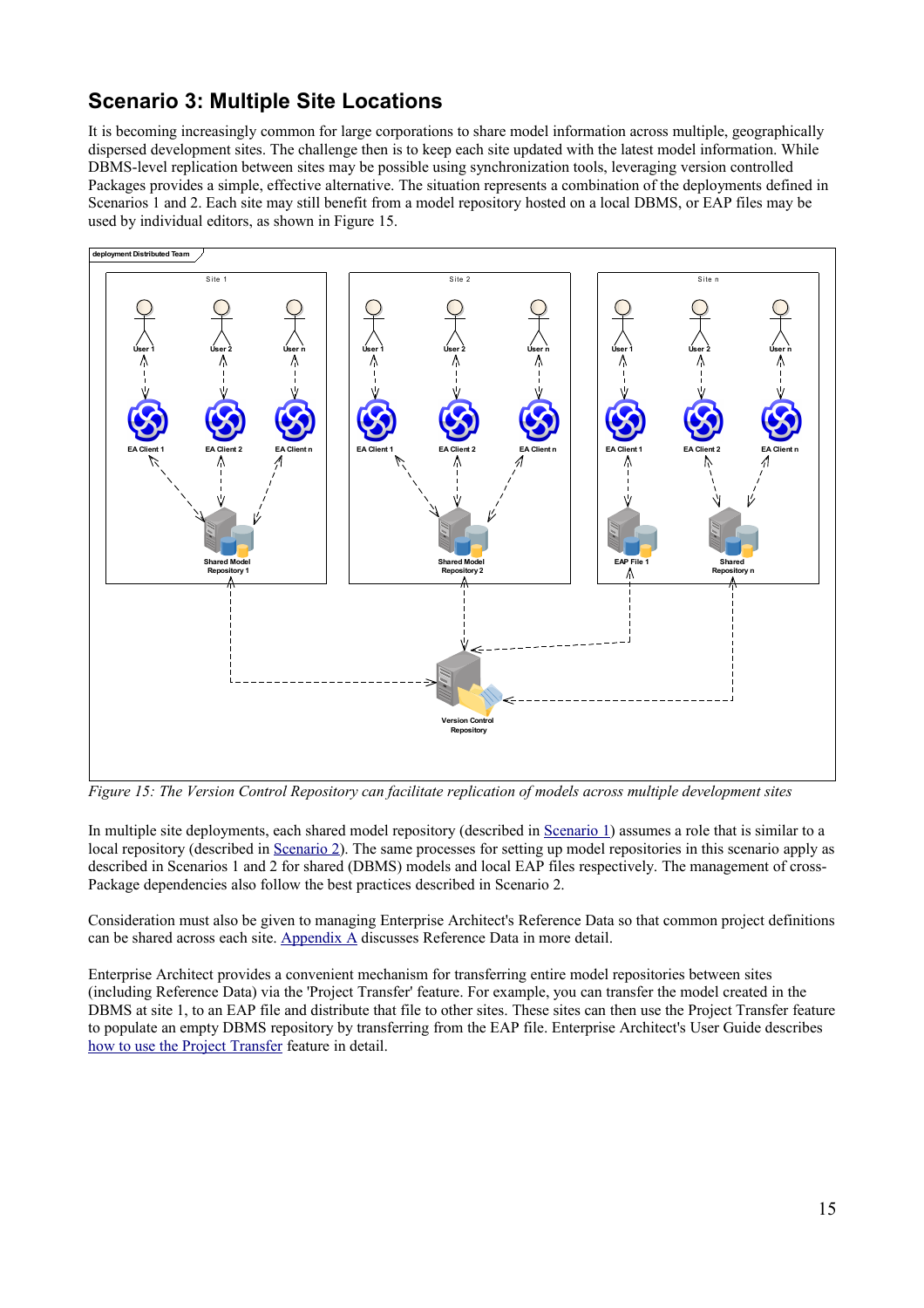## <span id="page-15-1"></span>**Appendix A: Enterprise Architect meta-data that is not stored in the Version Control Repository.**

In this paper, we have considered version management of model Packages and their associated data. It should be noted that Enterprise Architect projects (whether EAP file or DBMS repository) contain additional meta-data, known as Reference Data. This data may used, but not directly defined, within a Package. Examples of Enterprise Architect's Reference Data include: Templates for generating code and Rich-Text Format (RTF) documentation, element Status types and Stereotype definitions.

When such meta-data is used to define the properties of a Package or its elements, that data is exported and imported along with the XMI. Therefore the data is preserved when updating Packages via version control.

It can be useful, however, to make the Reference Data available in the version control repository. Doing so allows all associated Enterprise Architect model repositories to leverage the same definitions and templates. You can use Enterprise Architect's built-in tools to export Reference Data. You can then add the resulting file to your version control repository. Other users may subsequently retrieve the Reference Data and import it into their projects. The [export and](http://www.sparxsystems.com/uml_tool_guide/model_management/referencedata.htm) [import processes](http://www.sparxsystems.com/uml_tool_guide/model_management/referencedata.htm) are defined in Enterprise Architect's User Guide.

## <span id="page-15-0"></span>**Appendix B: Built-in Collaboration and Change Management Tools**

We have focused primarily on use of a third-party version control system to replicate model information for distributed teams and to manage model revisions. There are numerous complementary tools provided by Enterprise Architect that facilitate large-scale, team modeling and may be used without a third-party system. We briefly describe some of these tools below:

### **Auditing**

This capability is particularly useful when multiple team members share the same model repository, as it helps to answer: *Who* changed *what* part of the model? *When* was the change made? What was the *previous state*?

Audit information is stored directly in Enterprise Architect's model repository, not the version control repository. The Auditing capability provides a continuous log of changes rather than a point-in-time snapshot. Audit logs can be exported to file and instantaneous changes from logs can be compared directly inside Enterprise Architect. The Enterprise Architect User Guide provides [more information on Auditing.](http://www.sparxsystems.com/uml_tool_guide/model_management/auditing.htm)

### **Baseline Compare and Merge**

Enterprise Architect can store Package versions directly in the model repository as Baselines. This allows you to compare a Package with a prior state and roll back unwanted changes. Because the Baseline's format is XMI, you can also compare a Package to any XMI file that has previously been exported from that Package. This allows you to selectively merge changes made by colleagues who are working on local copies of the model, without using a version control system. The Enterprise Architect User Guide provides [more information on Baselines, Compare and Merge.](http://www.sparxsystems.com/uml_tool_guide/model_management/baselinesanddifferences.htm)

### **Controlled Packages**

Packages in Enterprise Architect can be marked as 'Controlled' without being connected to a separate version control system. A ['Controlled Package](http://www.sparxsystems.com/uml_tool_guide/model_management/pkgcontrol.htm)' is recognized by Enterprise Architect as having a corresponding XMI file with which it may be synchronized. While Controlled Packages have only limited file management commands compared to version controlled Packages, they can be loaded, saved and configured more conveniently than manually performing XMI import/export operations on each Package.

### **Role-based (User) Security**

Enterprise Architect's [User Security](http://www.sparxsystems.com/uml_tool_guide/uml_model_management/usersecurity.html) provides a mechanism for editors to log-in to the model, which serves two important functions. Firstly, it allows organizations to restrict which editing features are available to users. Secondly, it allows Packages and Elements to be locked per-user or per-group. When version control is used in a model only the first function of User Security is applicable, that is restricting availability of editing features. When version control is not used in a shared model however, User Security plays an important role in facilitating collaborative modeling. By applying security locks, teams members avoid overwriting each others' changes and avoid inadvertent model changes by users who are not designated as model authors.